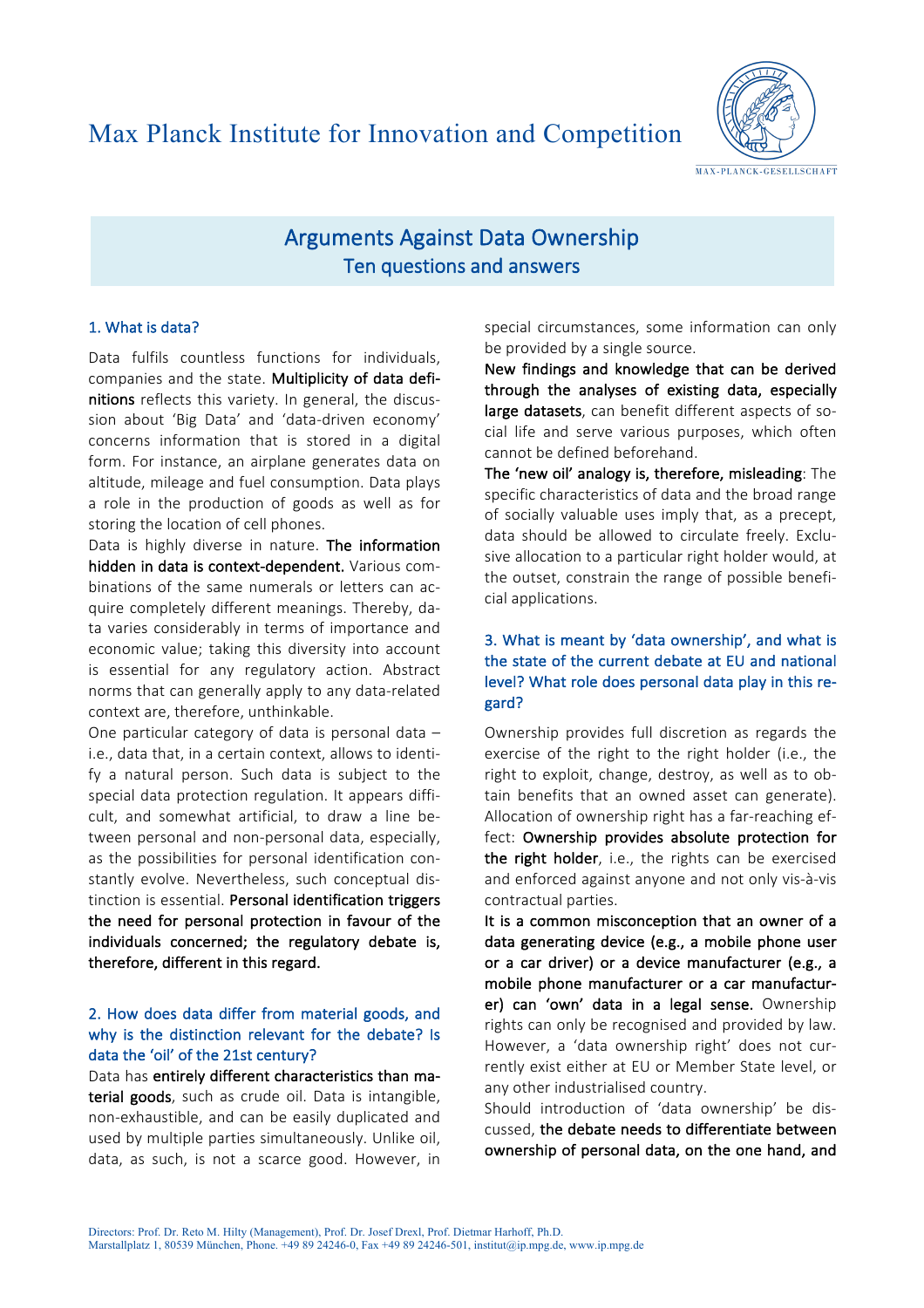

'ownership' of data that is independent from personal identification, on the other hand. The former is already covered by comprehensive data protection regulation.

## 4. What role does the discussion over 'data ownership' play with regard to personal data? Does the claim 'My data belongs to me!' imply 'data ownership'?

Personal data is subject to protection under data protection law (the EU General Data Protection Regulation (GDPR) that shall apply as of 25 May 2018). The constitutional requirement behind is the need to protect informational selfdetermination of the parties concerned, so that any citizen can decide as to what data about him/her can be collected and processed, and by whom. Data protection law necessitates the consent of data subjects or another legal basis for data processing, and sets a statutory framework that provides for specific rights, such as the rights of access to and erasure of personal data. Such data protection rights allow an individual to control flows of data related to him/her. However, they do not vest ownership rights in a data subject in the aforementioned sense.

The claim 'My data belongs to me!' is therefore misleading; it can be fulfilled without introduction of ownership in personal data. What is, at most, necessary is to strengthen control of individuals over 'their own data' as envisaged by law. Experience shows, however, that the majority of individuals readily grant the required consent in order to be able to use digital services, without much consideration of own interests in data protection that are safeguarded by law.

In view of such willingness, considerable concerns arise as to what could be the practical consequences of creating a new 'data ownership', especially, if it can be enforced vis-à-vis any company in the digital economy, whose services the individuals concerned want to use. In particular, powerful market players (such as global social networks and internet search engines), that are capable of influencing the user conduct, could become even stronger due to the new right. The idea of entitling those individuals, whose data is used, to partake in benefit sharing appears illusionary, not to mention the practical difficulties of its implementation.

#### 5. Are there other mechanisms that can enable the parties concerned to control 'own' data?

Yes, data protection law incorporates other mechanisms that allow users of online services to exercise far-reaching control over 'their own' data. The GDPR will further strengthen this protection.

Individuals concerned can request the erasure of personal data (Art. 17 GDPR), for instance, if data storage is no longer necessary, or if an individual has revoked his/her consent. In this case, the service provider (data controller) must erase the data and, if necessary, inform other data controllers also processing relevant data about the request for erasure (the so-called 'right to be forgotten').

Moreover, an individual has the right to data portability (Art. 20 GDPR) and can obtain personal data concerning him/her in a structured format and, even more, request to have such data directly transmitted to another service provider. Individuals are, therefore, in the position to 'carry away' own data, for instance, from one social network to another. This can strengthen competition between service providers without hindering business models by introducing a 'data ownership right'.

## 6. What is the debate over non-personal data ('industrial data') about, and what is the state of the debate?

Regulation of data has been debated intensely over the past two vears in the EU and has been considered within the framework of the free flow of data initiative, which is implemented as a part of the Digital Single Market strategy. The debate concerns the design of a cross-sector regulatory framework that can boost the potential of the digital economy.

In order to gather evidence on the functioning of the data markets, the European Commission conducted a public consultation in the spring of 2017 as well as commissioned several studies. The objective was to identify obstacles for innovation and competition and, if necessary, to propose measures to eliminate them. The consultation mainly concerned machine-generated data that is generated by computer processes, applications or services or sensors, and without direct human intervention. So-called 'smart products' equipped with sensors play the central role in the fourth industrial revolution. 'Smart machines' and digitally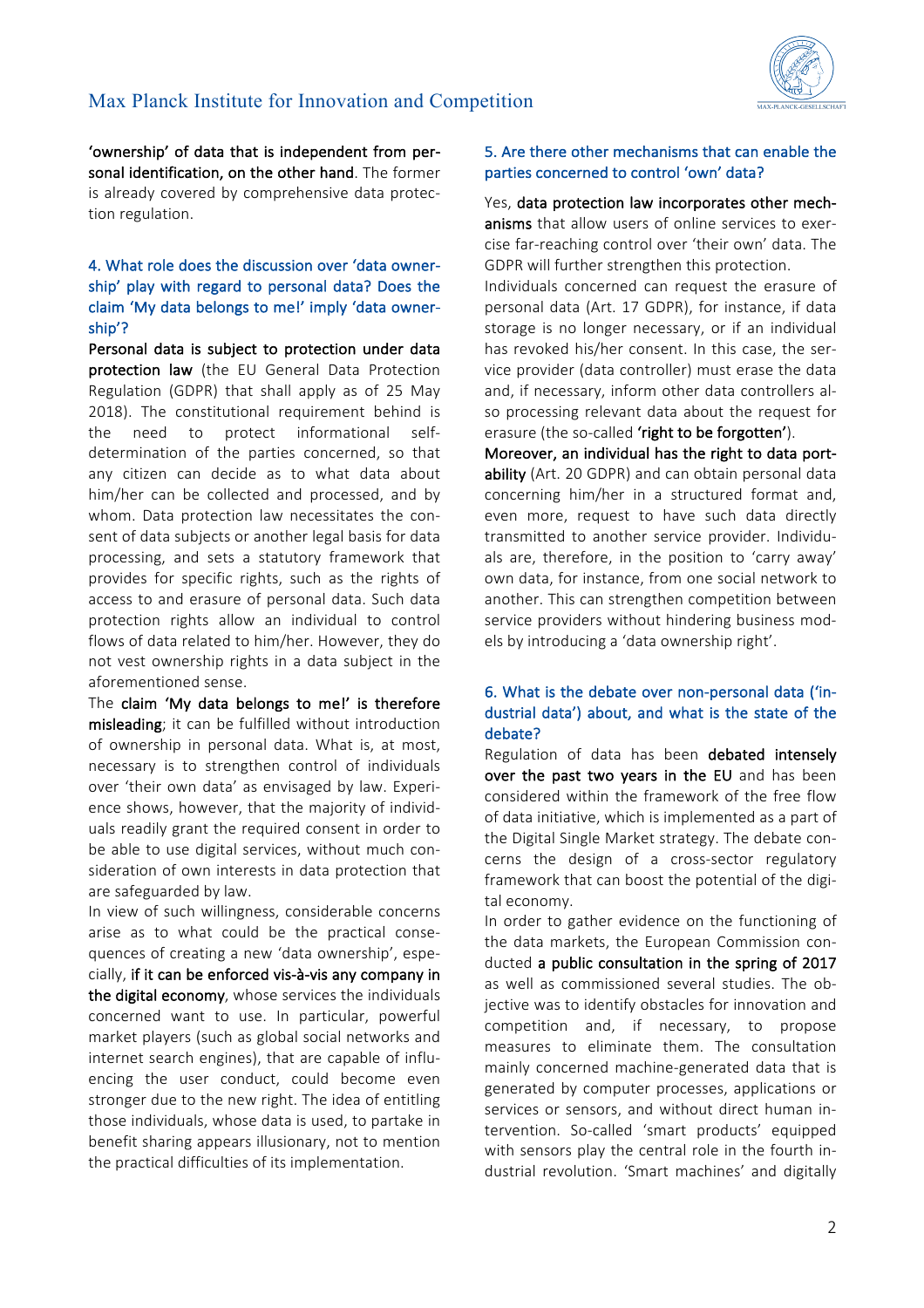

connected consumer goods in the Internet of Things as, for instance, self-driving cars, revolutionise industrial manufacturing as well as everyday life of all citizens.

The European Commission presented a range of possible regulatory instruments to be considered that can facilitate access to and sharing of industrial data, provide incentives for investment and minimise lock-in effects. Among such possible instruments, the Commission discussed a 'data producer's right'. As evident from 380 submissions, the reaction was predominantly negative: the vast majority of the respondents oppose a regulatory intervention, in particular, by introducing ownershiplike rights.

Moreover, neither of the studies carried out upon the Commission's request so far proved the existence of a market failure that could justify the introduction of a data producer's right or ownership rights in data.

## 7. Is there a need for protecting the interests of market participants, and how can the economic interests of persons that contribute to the creation, collection and analysis of data be protected?

Absence of ownership rights in data by no means implies that the interests of market participants, in particular, so-called data producers, are currently not protected. On the contrary, a wide range of mechanisms is available to protect economic interests at stake (as also supported by the results of the EU public consultation and earlier studies).

Companies that offer digital services or market smart products can protect their business models and investment in collecting data, in particular, through contractual arrangements. Unauthorised third-party access to data can also be precluded by technological measures of protection. In other words, *de facto* control over data enables companies to conclude contracts regarding access to da-

ta. *De facto* control over data and contract law form a sufficient basis for the development of data markets.

The initiative of the European Commission to review the existing legal framework in terms of its suitability for the data-driven economy is welcome. It concerns not only considerations regarding potential future legal initiatives in the field of contract law but also a public consultation running until the end of August 2017 on the application and

impact of the Directive 96/9/EC on the legal protection of databases. Besides, the implementation of the Directive on the protection of undisclosed know-how and business information (2016/943/EU) by Member States (due by 9 June 2018) could address specific concerns related to data-driven economy.

#### 8. Are there other grounds for 'data ownership'?

No. In particular, it would be highly speculative to assume that introduction of 'data ownership rights' would create additional incentives for generating data or creating new products and services based on data analyses. Besides the lack of empirical support and doubtful practicability, it is important to emphasise, what counterproductive, negative consequences introduction of 'data ownership rights' could entail under the current market conditions.

Transaction costs would likely increase substantially as, when negotiating access to data, the contracting parties would also need to clarify whether the parties, who exercise control over data, are also entitled to grant access to third parties as potential 'data owners'. Moreover, creating 'data ownership rights' can create imbalances with regard to the bargaining positions of the contracting parties, in particular, if 'data ownership' is allocated to the already superior contracting party.

Furthermore, introduction of 'data ownership rights' would require to conceive comprehensive exceptions to protect against unjustified restraints of competition. This would create a considerable potential for tedious judicial disputes. Instead of promoting digital economy and enabling access to data, not least in the public interest, introduction of 'data ownership rights' would have exactly the opposite effect.